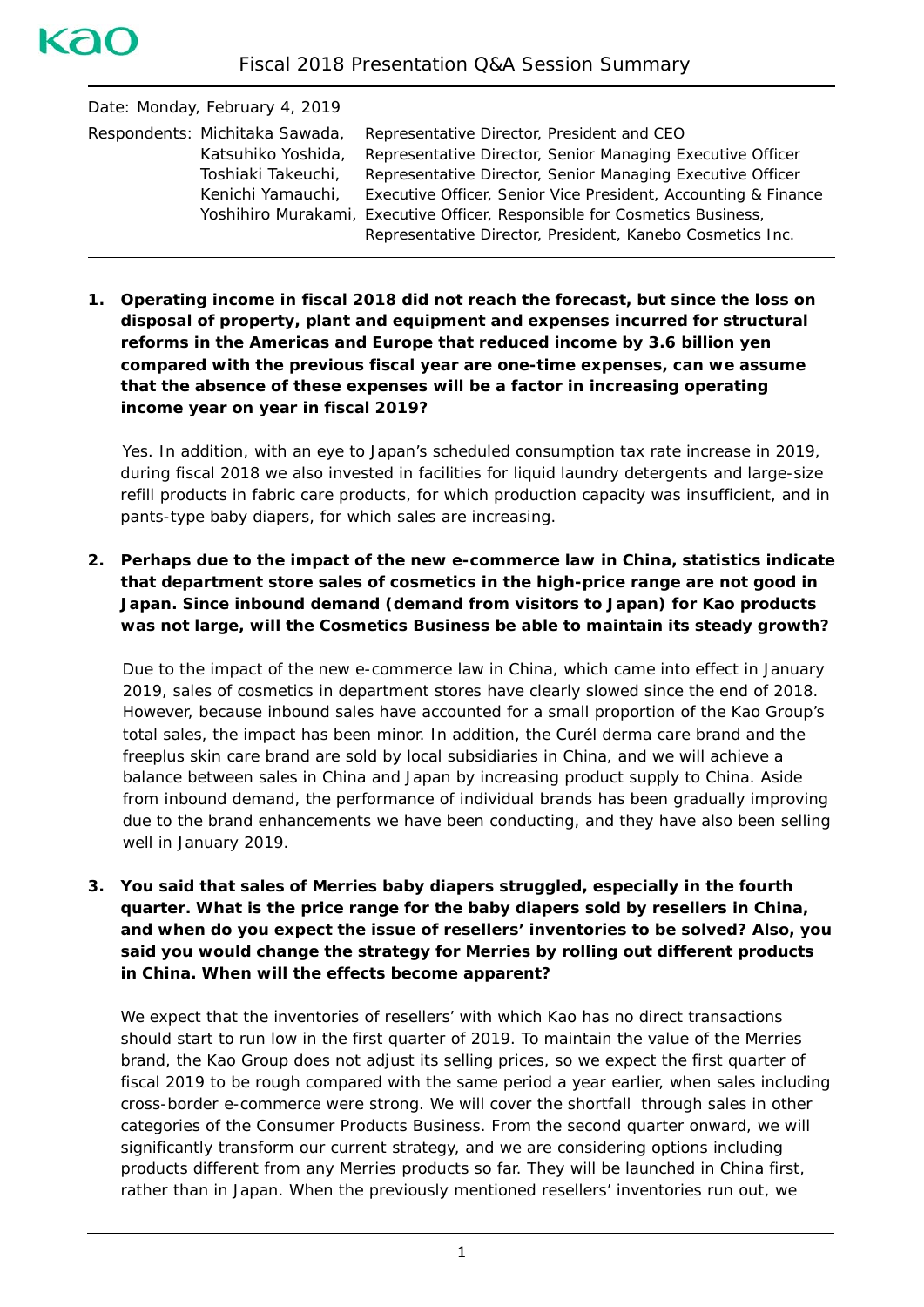intend to join forces with the e-commerce and baby specialty store channels, which account for 70-80% of the baby diaper market in China. We want to restore baby diapers to their performance levels in fiscal 2017, when they reached record highs for both sales and operating income, and then grow further.

We are not exactly sure of the status of resellers' inventories, but sales in China peak in June and November, so we want to move forward with our new initiatives, targeting those periods.

**4. By launching first in China products manufactured in Japan that use the latest technologies, does this mean that you do not intend to expand your value-priced lineup of baby diapers in China? You are not going to change your high-valueadded premium strategy of offering products based on Kao's high level of R&D capabilities, are you?**

We will not change our premium strategy for either tape-type or pants-type diapers. We believe these products can be made in China, rather than in Japan. We currently produce products for the mass market price range in Hefei, China, and we will use our R&D capabilities there for a shift in direction to offer the number-one diapers for mothers and babies in China. In order to do so, of course brand power will be the key. Local manufacturers have grown and are gradually catching up with technologies for ultra-thin absorbents, overall softness and the like, but the Kao Group intends to offer quality products with an even higher level of technology.

## **5. The Cosmetics Business is targeting high sales growth in Asia in fiscal 2019. Specifically, in which regions, categories and channels do you anticipate growth? The operating margin improved to 9.9% in fiscal 2018, but will you be able to improve it further in fiscal 2019, when you will need to invest in brand building?**

In fiscal 2018, which was the first year of structural reforms in the Cosmetics Business, we increased sales and operating income by concentrating investment in brands with momentum and a high profit margin. We also improved the operating margin by using expenses more efficiently. Fiscal 2019 will be a decisive year, with the full-scale start of reforms. In the prestige and high prestige ranges, where we are facing challenges, we are planning to launch high prestige skin care products in the fourth quarter. By region, of course China, which is currently a growth driver, will remain important, but we want to work on a brand-by-brand basis. One example would be the rollout of *freeplus* in ASEAN countries. By channel, the growth of e-commerce has been substantial, and it accounts for more than 20% of the market according to SLI survey data from INTAGE Inc. The Kao Group lagged behind in this channel, but stepped up its response across the board in 2017. In 2018, our growth significantly surpassed that of the e-commerce market, and we intend to further strengthen our efforts in this channel.

The Cosmetics Business achieved a 10% business profit margin in fiscal 2018. In fiscal 2019, we want to improve that by at least 1 percentage point or more and get close to 12%. We will work aggressively to further exceed our plan for sales as well. The Kao Group Mid-term Plan "K20" sets targets for the Cosmetics Business of sales of 300 billion yen and an operating margin of 10%. In 2018, the operating margin nearly reached 10%, so in the future we will aim for sales of 400 billion yen and an operating margin of 15%.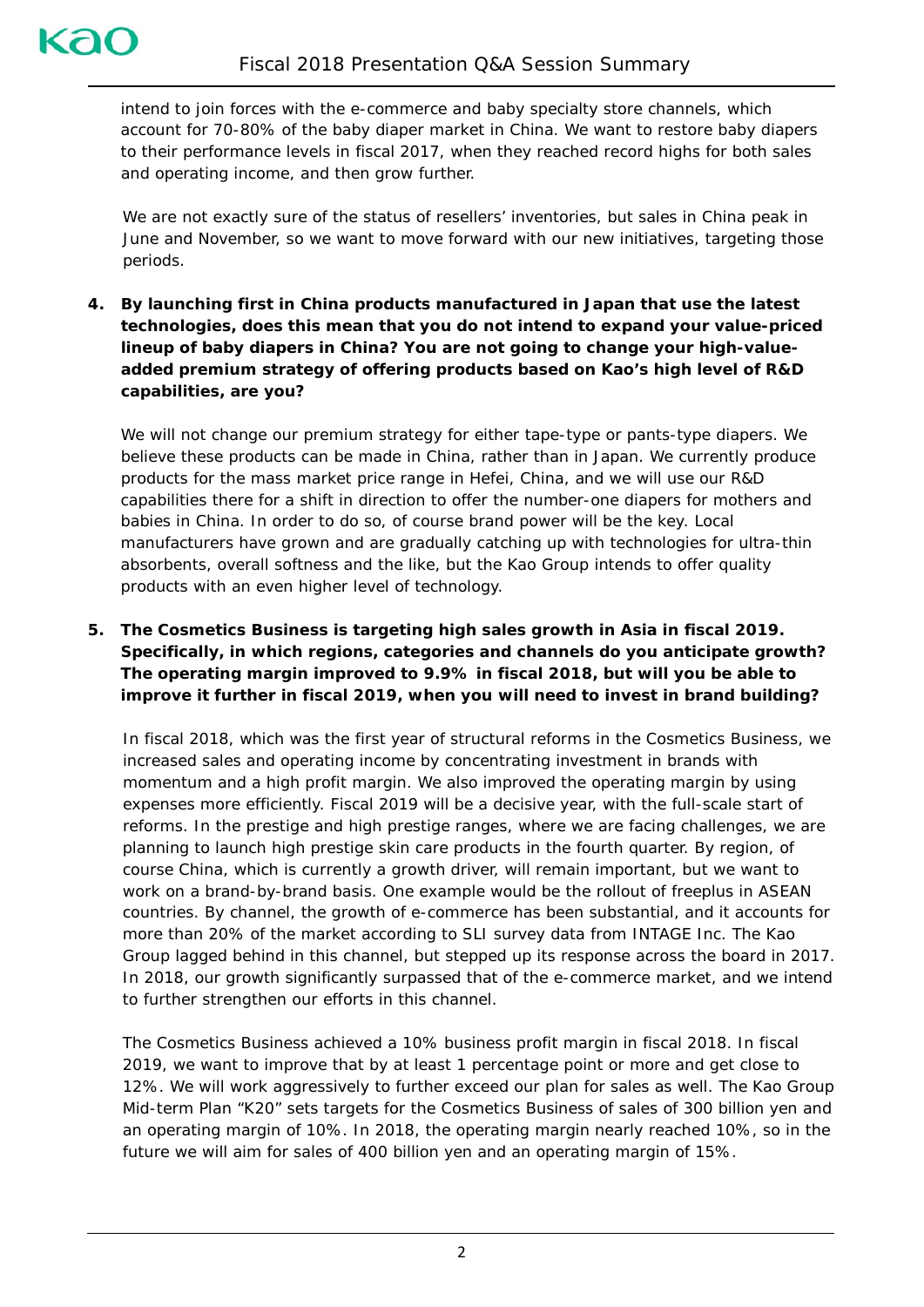#### **6. In the Cosmetics Business, if sales grow more than anticipated, can we expect further improvement in the operating margin?**

The operating margin in Asia is high, and the e'quipe brands are also performing well. The issue is the mid-price range in Japan, for which the market is shrinking. We intend to proceed in line with expectations by conducting reforms, including eliminating brands.

## **7. What are the details of the enhancement of high-prestige cosmetics scheduled for the fourth quarter of fiscal 2019? Magazines have reported that you will enhance** *SENSAI* **in Europe in May and open a flagship store in Japan, but what is your plan?**

*SENSAI* is sold in 40 countries in Europe and the Middle East. We plan to further enhance the brand in Europe in May to make it more appropriate for introduction in Japan and China, followed by a launch in Japan in November. In the fall, we plan to launch a new product line with even higher added value for Kao's prestige brand *est*, which has especially strongselling lotions.

# **8. What will change in the Cosmetics Business as a result of structural reforms such as strengthening initiatives in the travel retail channel and introducing a brand management system?**

In the cosmetics market, the travel retail channel accounts for about 20% of prestige cosmetics sales, and sales in this channel have grown considerably (approximately 9%) over the past five years. In this channel, the Kao Group previously conducted negotiations separately for the Kanebo Cosmetics, Sofina and Molton Brown businesses, but we created a structure where one team conducts negotiations for all of them. In brand management, we made a new start by strengthening the authority of brand managers, expediting decision-making by reducing the number of meetings and other measures, and revising our team to speed up brand enhancements.

## **9. What are your expectations for market growth for baby diapers and cosmetics in China in fiscal 2019? How much did Kao's sales grow in these areas in fiscal 2018 and what is the outlook for fiscal 2019?**

In the market for baby diapers in China, there have been years of double-digit growth, but currently growth is estimated to be below that level. In fiscal 2018, the Kao Group's sales growth rate for the Consumer Products Business in China excluding cross-border ecommerce was just short of double digits, close to the market growth rate. In fiscal 2019, we expect market growth of 7-8%, and the Kao Group is aiming to exceed that rate with double-digit growth.

In China, although operating income from baby diapers decreased, operating income increased for the Consumer Products Business overall, with contributions from the Cosmetics Business, skin care products and other products. If we put baby diapers back on a growth track, double-digit or higher growth in sales and operating income is possible.

The cosmetics market in China has grown by 12-13% in recent years, according to Euromonitor. The Kao Group was able to grow by more than 50% in China in fiscal 2018. Naturally, in fiscal 2019 we want to grow by double digits and exceed market growth.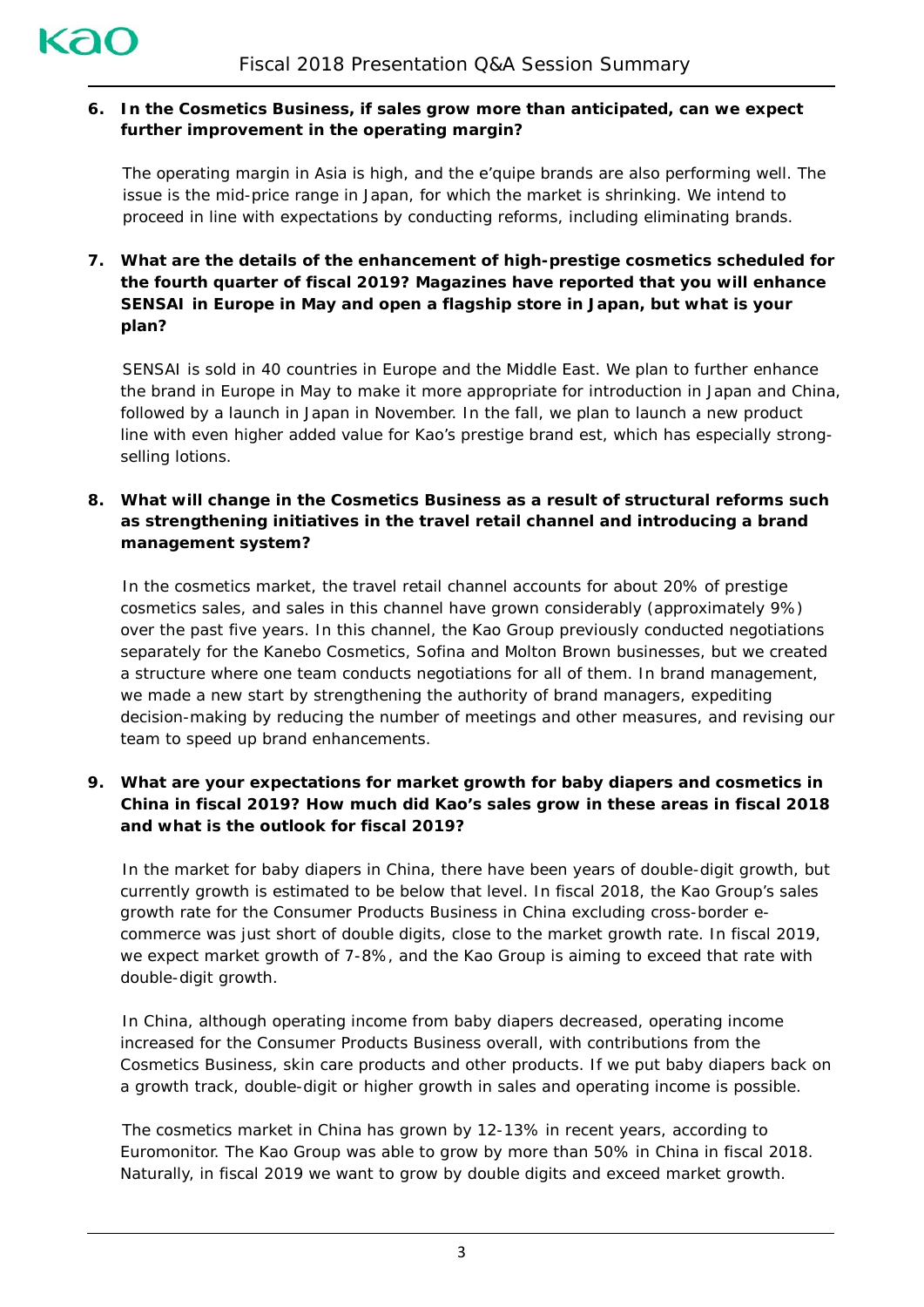We are taking a close look at how much the Chinese cosmetics market really is picking up, and how much impact the economic downturn is having. Inbound demand in Japan has dropped off, but as for the cosmetics market in China in general, the number of people who use cosmetics is increasing and there have been advances in information dissemination through social media and other methods. As a result of these and other factors, I think that there will not be much of a slowdown, and perhaps even a little growth. There will be an impact from U.S.-China relations and other factors, but unlike automobiles and household electrical appliances, we do not expect much of an effect on cosmetics and household and personal care products.

# **10. I suppose that Chinese consumers have a history of not placing much faith in domestic products and preferring proven overseas products, but why are you changing your strategy to add a new line of baby diapers? Has there been a change in consumer attitudes?**

In the baby diaper market in China, although the overall product quality level is rising, prices are falling. We cannot maintain brand power for *Merries* without fundamentally raising the level of our improvements and speeding up the improvement cycle. Although *Merries* has the top market share at nearly 14%, its selling price has fallen and it is losing its premium status. We will conduct a new strategy to expand sales and operating income by enhancing brand power with our high level of R&D capabilities.

### **11. Will you roll out a low-price line to raise the brand value of** *Merries* **in China?**

We will not make a low-price line.

# **12. Will you add super-premium baby diapers, like your competitors have?**

While we make fundamental improvements to the current *Merries* baby diaper line-up, we will also raise the brand's value in another product line that incorporates the best technologies. In many cases, having too many lines does not go over well. We have been producing products for the mass market price range in Hefei. This proves that we can use high-level technology for production in China. Therefore, we intend to proceed in that direction in the future.

# **13. Both sales and operating margin levels in the Chemical Business are stable and at a high level for a chemical company, but business conditions for household electrical appliance and automobile manufacturers are expected to worsen. In this situation, can we expect the Chemical Business to maintain its levels for sales and operating margin?**

Yes, you can. In particular, in the field of inkjet ink for industrial printing, we will roll out our new technologies with various potential applications at our three bases in Japan, Kao Chimigraf, S.L. in Europe, and Kao Collins Inc. in the United States, respectively, and proactively expand them into high-margin businesses. In infrastructure-related businesses, we have unique strengths in areas including concrete admixtures used in tunnel construction, and in shore protection works and other locations around water, chemicals for road construction and amine-based materials for shale oil drilling, as well as electronic materials. We intend to increase the sales and operating margin of the Chemical Business by promoting the growth of these high-value-added products.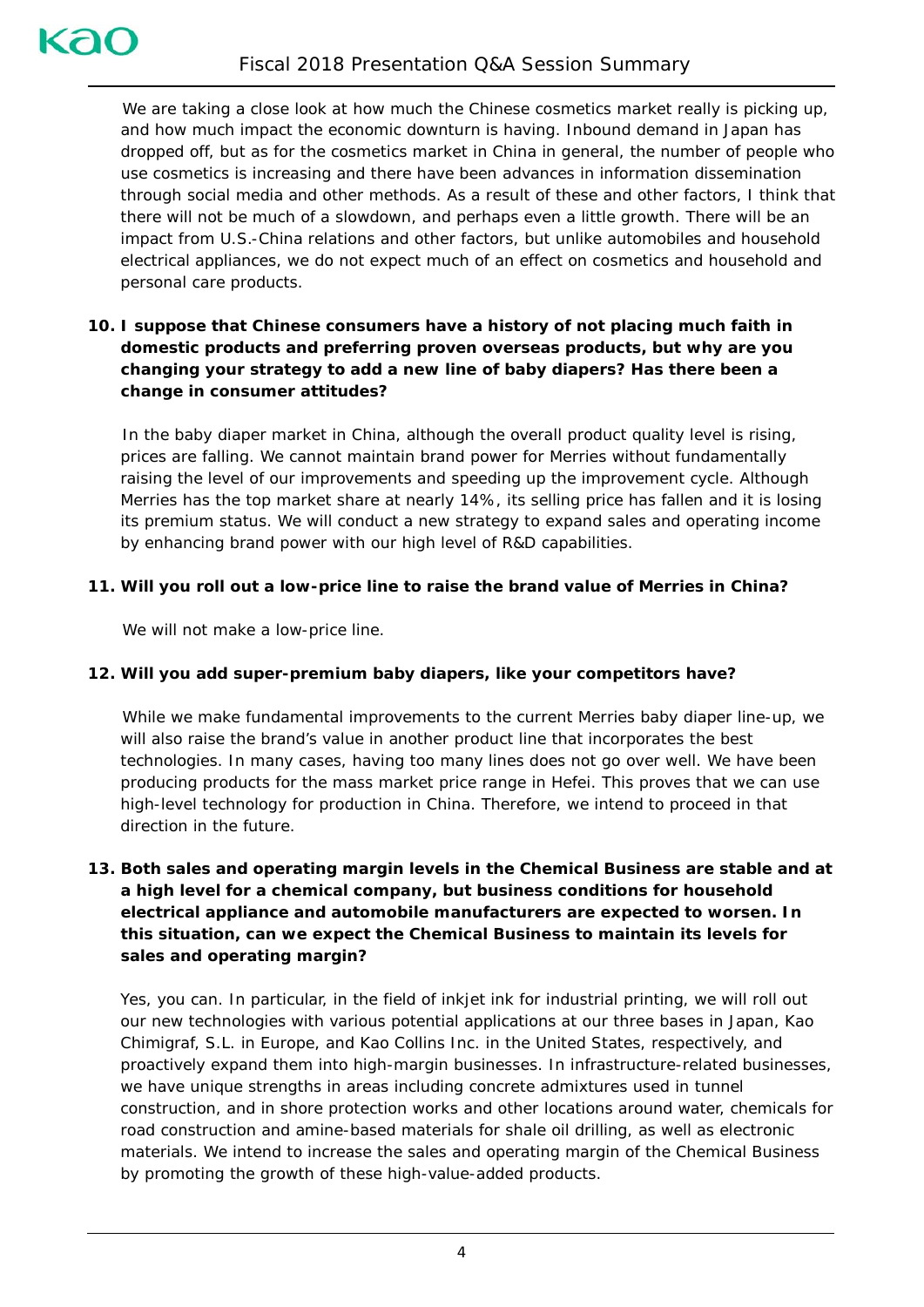## **14. For the five technology innovations you announced in November 2018, including Fine Fiber, when do you expect to bring them to market, and under what kind of business model? What are your assumptions for your investment and for their contributions to results?**

Among the five technology innovations, the only contribution we have included in our forecast for fiscal 2019 that will introduce one of these technologies is *Attack ZERO*, which applies Bio IOS. We do not expect the contribution from the other technology innovations to be large, since the timing of any such launch will be well into the second half of fiscal 2019. Instead, what is important is the size of investment that will be needed to cultivate these technology innovations. We want to skillfully spread these distinctive technologies and expand them as we gain the support of those around us. Then, we intend to take a look at the situation and consider the business model, scale of business and plan for fiscal 2020.

For Fine Fiber technology, while maintaining a balance between the perspectives of business and ESG, we want to comprehensively consider solutions to a variety of issues in the fields of makeup, where there are numerous opinions on social media, and medicine, as well as personal care, where the technology is extremely effective for skin care. We plan to do the same for RNA Monitoring.

To promote the growth of new technologies without substantial cost, we would like to cover investment expenses by successfully revitalizing baby diapers and launching new and improved products including the UV care products to be launched in February and *Attack ZERO*, which will be launched in April.

# **15. What is the status of your Air-in-Film Bottles?**

Rather than move forward all at once, we are thinking of offering them to society on a small scale, and then we can commercialize them once they have gained recognition from the perspective of ESG. Depending on how we move forward, and with which brands, there is a potential for commercialization at a fairly early stage, so we are considering those points. It is also highly likely that we will introduce the bottles outside Japan first.

## **16. You forecast high growth in sales in fiscal 2019, with year-on-year increases of 6.8% in the Skin Care and Hair Care Business in Japan and 6.4% in the Fabric and Home Care Business in Japan. I suppose you expect a contribution from** *Attack ZERO* **in the Fabric and Home Care Business, but do you have any plans for new products in the Skin Care and Hair Care Business? Also, what risks could materialize to stop you from achieving these forecasts?**

In the Skin Care and Hair Care Business, we are launching *Bioré UV Athlizm* and improving *Bioré UV Aqua Rich* for launch in Japan in February, with the aim of double-digit growth or higher in skin care products. For shampoos and conditioners, which struggled in fiscal 2018, we are planning new product offerings for the small mass market. This plan also encompasses a recovery for *Bioré* skin care in the United States and *John Frieda* hair care.

In the Fabric and Home Care Business, *Attack ZERO* will be of foremost importance, but we are also preparing new and improved fabric softeners and home care products.